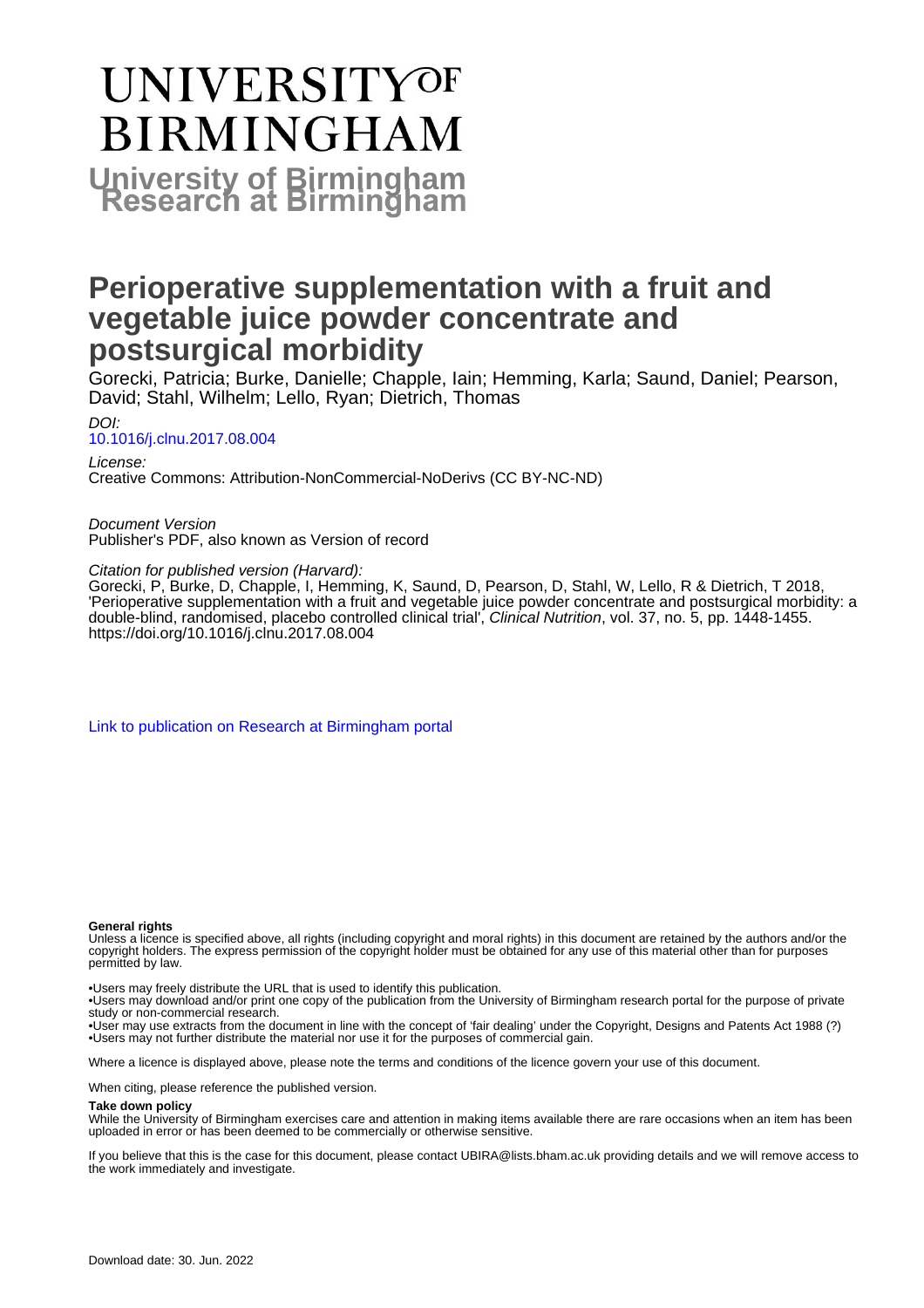#### Clinical Nutrition xxx (2017)  $1-8$  $1-8$



## Clinical Nutrition



journal homepage: <http://www.elsevier.com/locate/clnu>

Randomized Control Trials

## Perioperative supplementation with a fruit and vegetable juice powder concentrate and postsurgical morbidity: A double-blind, randomised, placebo-controlled clinical trial

Patricia Gorecki <sup>a</sup>, Danielle L. Burke <sup>b</sup>, Iain L.C. Chapple <sup>c</sup>, Karla Hemming <sup>d</sup>, Daniel Saund <sup>e</sup>, David Pearson <sup>e</sup>, Wilhelm Stahl <sup>f</sup>, Ryan Lello <sup>g</sup>, Thomas Dietrich <sup>a, \*</sup>

a Department of Oral Surgery, School of Dentistry, University of Birmingham, Birmingham, UK

b Research Institute for Primary Care & Health Sciences, Keele University, Keele, UK

<sup>c</sup> Department of Periodontology, School of Dentistry, University of Birmingham, Birmingham, UK

<sup>d</sup> Public Health, Epidemiology and Biostatistics, School of Health and Population Sciences, University of Birmingham, Birmingham, UK

<sup>e</sup> Department of Oral Surgery, Birmingham Dental Hospital, Birmingham Community Healthcare NHS Foundation Trust, Birmingham, UK

<sup>f</sup> Institute of Biochemistry and Molecular Biology I, Medical Faculty, Heinrich-Heine-University, Düsseldorf, Germany

<sup>g</sup> Department of Oral Surgery and Stomatology, School of Dental Medicine, University of Bern, Bern, Switzerland

#### article info

Article history: Received 31 March 2017 Accepted 1 August 2017

Keywords: Third molar surgery Wound healing Pain Antioxidant micronutrients Reactive oxygen species Oxidative stress

#### SUMMARY

Background  $\&$  aims: Surgical trauma leads to an inflammatory response that causes surgical morbidity. Reduced antioxidant micronutrient  $(AM)^a$  levels and/or excessive levels of Reactive Oxygen Species  $(ROS)^b$  have previously been linked to delayed wound healing and presence of chronic wounds. We aimed to evaluate the effect of pre-operative supplementation with encapsulated fruit and vegetable juice powder concentrate (JuicePlus $+^{\circledast}$ ) on postoperative morbidity and Quality of Life (QoL)<sup>c</sup>.

Methods: We conducted a randomised, double-blind, placebo-controlled two-arm parallel clinical trial evaluating postoperative morbidity following lower third molar surgery. Patients aged between 18 and 65 years were randomised to take verum or placebo for 10 weeks prior to surgery and during the first postoperative week. The primary endpoint was the between-group difference in QoL over the first postoperative week, with secondary endpoints being related to other measures of postoperative morbidity (pain and trismus).

Results: One-hundred and eighty-three out of 238 randomised patients received surgery (Intention-To-Treat population). Postoperative QoL tended to be higher in the active compared to the placebo group. Furthermore, reduction in mouth opening 2 days after surgery was 3.1 mm smaller (95% CI 0.1, 6.1), the mean pain score over the postoperative week was 8.5 mm lower (95% CI 1.8, 15.2) and patients were less likely to experience moderate to severe pain on postoperative day 2 (RR 0.58, 95% CI 0.35, 0.95), comparing verum to placebo groups.

Conclusion: Pre-operative supplementation with a fruit and vegetable supplement rich in AM may improve postoperative QoL and reduce surgical morbidity and post-operative complications after surgery.

Trial registration: ClinicalTrials.gov Identifier: NCT01145820; Registered June 16, 2010.

© 2017 The Author(s). Published by Elsevier Ltd. This is an open access article under the CC BY-NC-ND license [\(http://creativecommons.org/licenses/by-nc-nd/4.0/](http://creativecommons.org/licenses/by-nc-nd/4.0/)).

#### 1. Introduction

Surgical removal of lower third molars (wisdom teeth) is one of the most common surgical procedures. It is associated with marked postoperative morbidity as a consequence of surgical trauma, including pain, swelling and reduced mouth opening (trismus) [\[1,2\]](#page-8-0). Whilst it is recognised that there is significant inter-individual variability in postoperative morbidity, patient-level determinants remain poorly understood.

#### <http://dx.doi.org/10.1016/j.clnu.2017.08.004>

0261-5614/© 2017 The Author(s). Published by Elsevier Ltd. This is an open access article under the CC BY-NC-ND license ([http://creativecommons.org/licenses/by-nc-nd/4.0/\)](http://creativecommons.org/licenses/by-nc-nd/4.0/).

<sup>\*</sup> Corresponding author. Department of Oral Surgery, University of Birmingham, 5 Mill Pool Way, Birmingham, B5 7EG, United Kingdom.

E-mail addresses: [p.gorecki@bham.ac.uk](mailto:p.gorecki@bham.ac.uk) (P. Gorecki), [d.burke@keele.ac.uk](mailto:d.burke@keele.ac.uk) (D.L. Burke), [i.l.c.chapple@bham.ac.uk](mailto:i.l.c.chapple@bham.ac.uk) (I.L.C. Chapple), [k.hemming@bham.ac.uk](mailto:k.hemming@bham.ac.uk) (K. Hemming), [danielsaund@nhs.net](mailto:danielsaund@nhs.net) (D. Saund), [davidpearson1@nhs.net](mailto:davidpearson1@nhs.net) (D. Pearson), [wilhelm.stahl@uni-duesseldorf.de](mailto:wilhelm.stahl@uni-duesseldorf.de) (W. Stahl), [ryan.lello@zmk.unibe.](mailto:ryan.lello@zmk.unibe.ch) [ch](mailto:ryan.lello@zmk.unibe.ch) (R. Lello), [t.dietrich@bham.ac.uk](mailto:t.dietrich@bham.ac.uk) (T. Dietrich).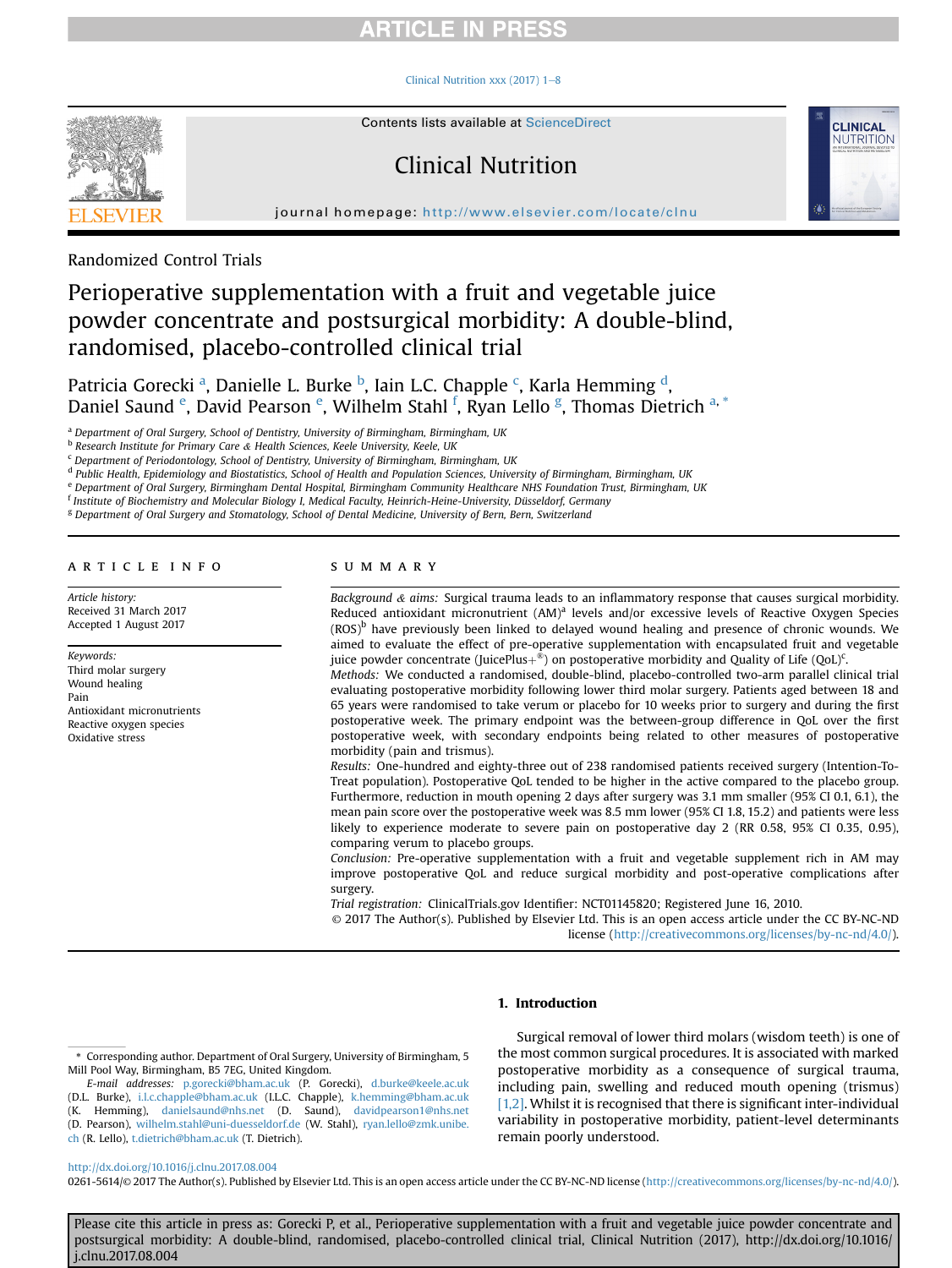2 **P. Gorecki et al.** / Clinical Nutrition xxx (2017) 1-8

| <b>Abbreviations</b> |                                                       |
|----------------------|-------------------------------------------------------|
| $^{\rm a}$ AM        | <b>Antioxidant Micronutrients</b>                     |
| <b>b</b> ROS         | Reactive Oxygen Species                               |
| $c$ QoL              | Quality of Life                                       |
| $^d$ GSH             | Tripeptide Reduced Glutathione                        |
| <sup>e</sup> GSSG    | non-radical form of Glutathione                       |
| $f_{\rm Nrf2}$       | Nuclear Factor E2 (Erythroid 2)-Related Factor 2      |
| $8$ F&V              | Fruit and Vegetable $=$ active group                  |
| <sup>h</sup> VAS     | Visual Analogue Scale                                 |
| <sup>i</sup> PoSSe   | Postoperative Symptom Severity                        |
| $J$ RMI              | Body Mass Index                                       |
|                      | <sup>k</sup> SMAC Small Molecule Antioxidant Capacity |
| $^1$ AF.             | Adverse Event                                         |
| mSD                  | <b>Standard Deviation</b>                             |
| <sup>n</sup> IOR     | Interguartile range                                   |
| $^{\circ}$ ITT       | <b>Intention To Treat</b>                             |
| $P$ CI               | Confidence Interval                                   |
| <sup>q</sup> GI      | Gastrointestinal                                      |
|                      |                                                       |

Reactive Oxygen Species  $(ROS)^b$  released by inflammatory cells, in particular neutrophils, play a key role in wound healing, with normal ROS levels facilitating healing, and excess ROS creating oxidative stress. Oxidative stress activates major redoxregulated pro-inflammatory signalling cascades via the redoxsensitive gene transcription factor Nuclear Factor kappa-B (NFkB), and thus the redox status of healing tissues and their constituent cells impacts upon wound healing dynamics [\[3,4\].](#page-8-0) A wide variety of antioxidant micronutrients  $(AM)^a$  are implicated in regulating the redox environment during wound healing. Excess ROS are removed by various antioxidant systems working in concert via redox cycling reactions, such as vitamins E, C and the non-radical tripeptide, Reduced Glutathione  $(GSH)^d$ , the terminal stage of which results in the oxidation of GSH to its oxidized counterpart GSSG<sup>e</sup> [\[5\].](#page-8-0) GSH however, must be synthesised by cells, a process that requires the activation of the redox-regulated gene transcription factor Nuclear Factor E2 (Erythroid 2)-Related Factor 2 (Nrf2)<sup> $\int$ </sup> [\[6,7\]](#page-8-0). Whole food nutrition rather than individual vitamin supplementation is therefore generally recommended in order to maintain AM in homoeostatic balance and preserve GSH, which is a powerful regulator of cellular redox state and thus of key transcriptional events. In acute models of rodent wound healing, tissue levels of GSH, ascorbate and vitamin E show a sustained decrease of 60-70% after wounding  $[8]$ . Furthermore, tissue levels of AM are considerably reduced in the wounds of aged rats relative to young rats  $[9]$ , and in immunosuppressed rats compared with immunocompetent animals [\[10\].](#page-8-0) Thus, impaired healing appears to be associated with reduced AM tissue levels known to affect key redox-regulated signalling pathways, such as Nrf2 and NFkB.

Given the role of ROS in wound healing and control of infection, there is a surprising paucity of data on the effect of AM intake and wound healing, including the incidence of post-surgical complications/morbidity. Therefore, here we report a doubleblind, placebo-controlled, randomised clinical trial to ascertain the efficacy of pre-operative supplementation with encapsulated fruit and vegetable juice powder concentrate to reduce postoperative morbidity and improve QoL following lower third molar surgery.

#### 2. Materials and methods

#### 2.1. Study design and participants

The FAVOURITE study was a randomised, double-blind, placebocontrolled two-arm parallel clinical trial conducted at the School of Dentistry, University of Birmingham and Birmingham Dental Hospital, Birmingham, UK. The study protocol was approved by the South Staffordshire Local Research Ethics Committee (Reference 09/H1203/82). All enrolled patients provided written informed consent.

The objective of this study was to evaluate whether encapsulated fruit and vegetable powder concentrate (JuicePlus $+^{\mathcal{R}}$ , The Juice Plus + Company, LLC, Collierville, Tennessee, USA) supplementation, beginning 10 weeks before surgery, improved postoperative QoL and reduced postoperative morbidity and complications following lower third molar surgery compared to placebo.

Patients aged between 18 and 65 years who required the surgical removal of one mandibular third molar were considered eligible to participate. Patients on long term antimicrobial or antiinflammatory drugs or taking any vitamin or mineral supplements, patients requiring pre-operative antibiotic prophylaxis, patients with allergies to any of the ingredients contained in the active or placebo capsules, patients with a self-reported inability to swallow the supplied capsules, an inability or unwillingness to give informed consent, patients requiring additional concomitant tooth extractions at the time of surgery, pregnant or lactating women, and patients with any clinically significant or unstable physical or mental condition or disability were excluded from the trial.

#### 2.2. Randomisation and allocation concealment

At the baseline visit, following written informed consent and verification of eligibility criteria, eligible patients were assigned the next available randomisation number and then provided with the corresponding supplements. Randomisation was carried out using block randomisation with variable block size in a 1:1 ratio using a computer algorithm [[www.randomization.com\]](http://www.randomization.com). Test and placebo capsules were provided to the study centre in consecutively numbered, identical tubs. Both patients and clinicians were blinded to group assignment. The randomisation list was not kept at the study centre and was not accessible by investigators during the study.

#### 2.3. Intervention

The verum test capsules were based on commercially available formulations of Juice Plus $+^{\circledR}$  (active, F&V<sup>g</sup>) and contained a fine, granular powder, encapsulated in a size 00 gelatine capsule. The capsule contained a blended fruit and vegetable pulp and juice powder concentrate derived from Acerola cherry, apple, beet, beetroot, broccoli, cabbage, carrot, cranberry, dates, garlic, kale, orange, peach, papaya, parsley, pineapple, prune, spinach, sugar beet, tomato, with Spirulina pacifica, Lactobacillus acidophilus, rice bran, oat bran and Dunaliella salina. These active ingredients were supplemented to provide declared totals (daily dose) of  $\beta$ -Carotene  $(7.5 \text{ mg})$ , vitamin E  $(46 \text{ mg})$ , vitamin C  $(200 \text{ mg})$  and folic acid  $(400 \mu g)$ . The amount of polyphenolic AM contained within the phytonutrient capsules varies according to growing and harvest conditions, and absolute levels were not analysed. The placebo (control) capsules were of identical appearance and contained microcrystalline cellulose.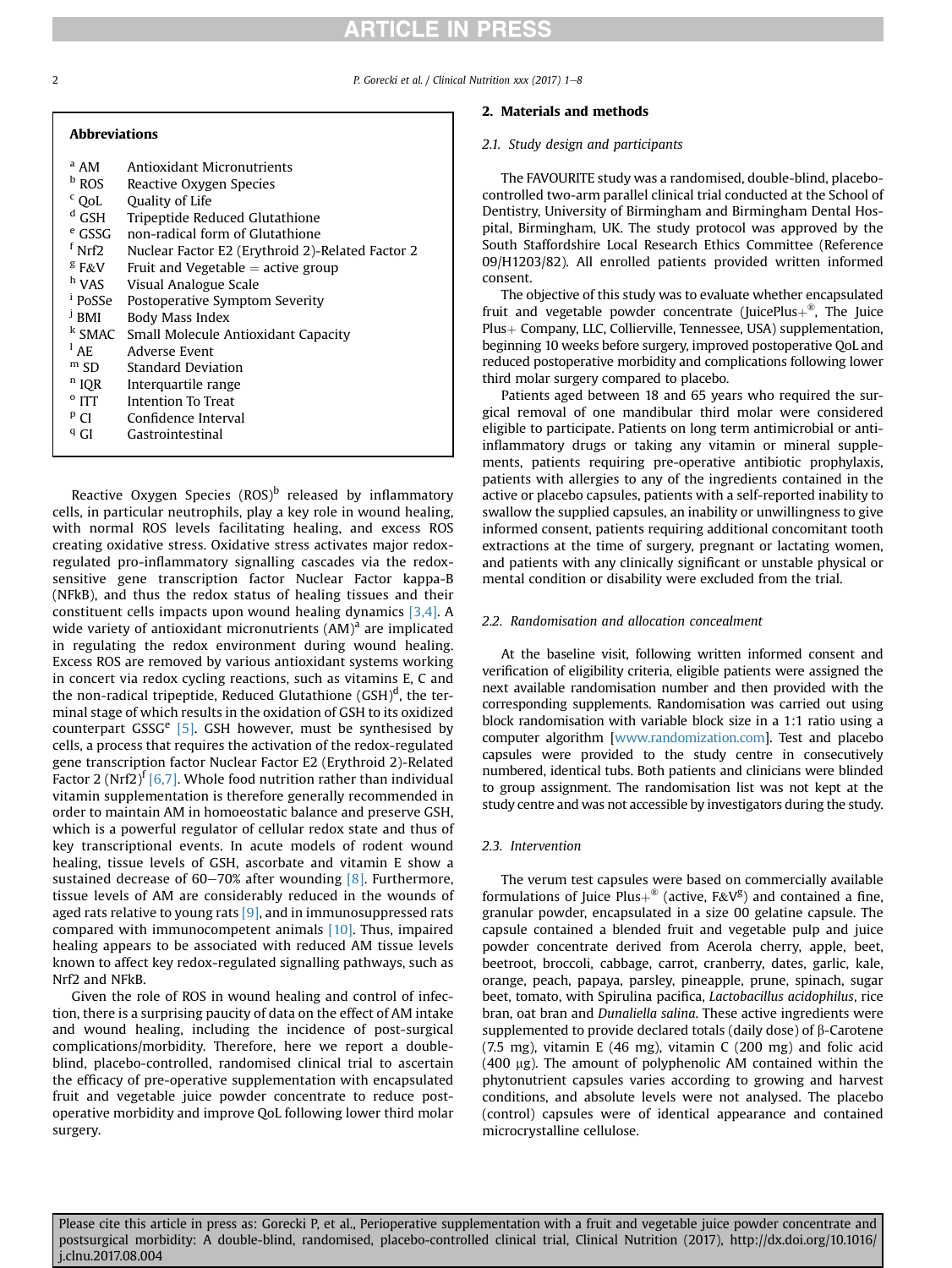<span id="page-3-0"></span>Patients were asked to take two capsules, twice daily with food  $($  = four supplements per day) for 10 weeks prior to their surgical intervention. Following wisdom tooth surgery, participants were asked to continue taking the study medication for the first postoperative week.

Capsule counts were performed on the day of surgery and at the final study visit, when all remaining capsules were returned to the study centre.

#### 2.4. Surgery and follow-up

Patients had standard outpatient third molar surgery ten weeks following randomisation (see online supplement for details on surgical procedure). Patients received a postoperative diary after the surgical intervention to record analgesic consumption and pain intensity on a 10 cm Visual Analogue Scale (VAS)<sup>h</sup> once daily for 1 week. Additionally, patients were clinically examined 2 days and 1 week (final study visit) following surgery (see Study Flow Chart, Fig. 1).

#### 2.5. Outcome measures

Postoperative QoL was the primary outcome and was determined at the 1-week follow-up visit using the Postoperative Symptom and Severity  $(PosSe)^i$  scale; a self-administered, validated instrument specifically designed to evaluate QoL over the first postoperative week following third molar surgery. The instrument measures QoL in seven domains (subscales), including eating, speech, sensation, appearance, pain, sickness and interference with daily activities. The overall score is a weighted sum of the subscale scores, ranging from 0 to 100 with higher scores indicating worse QoL [\[2\]](#page-8-0).

Secondary outcomes of morbidity and post-operative complications included (i) trismus, which represents the reduction in a patient's mouth opening postoperatively compared to baseline, (ii) pain intensity during the first postoperative week, and (iii) analgesic consumption.

Mouth opening was measured by the clinician as the interincisal distance in mm before surgery and on postoperative day 2 and day 7 using a ruler. Pain intensity and analgesic consumption were recorded by the patient in the patient diary.

#### 2.6. Other data and laboratory analyses

Recorded demographic and anthropometric data included age, gender, race/ethnicity, smoking status, weight, height and Body Mass Index (BMI)<sup>j</sup>. We assessed a number of tooth- and surgeryrelated measures on the day of surgery (see online supplement for details). Venous blood samples were taken, processed and stored at all visits for the analysis of a range of micronutrients at the end of the study. Details regarding blood sampling and laboratory procedures are described in the online supplement. We estimated small molecule antioxidant capacity ( $SMAC$ <sup>k</sup> in serum from serum



Fig. 1. CONSORT flow diagram.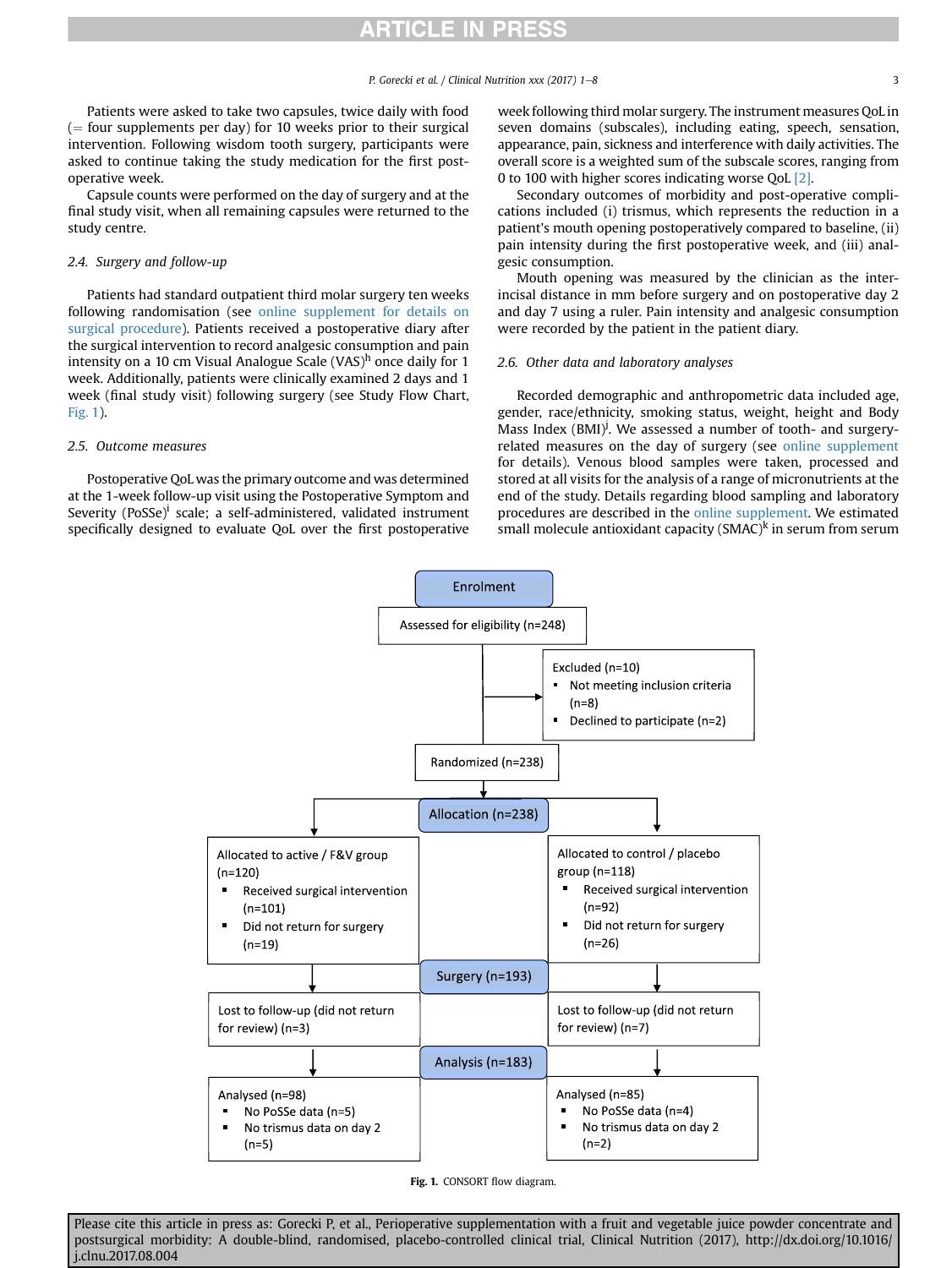concentrations of uric acid and vitamins A, C and E for baseline and day of surgery as previously described [\[11\]](#page-8-0).

#### 2.7. Statistical analyses

#### 2.7.1. Primary endpoint and sample size

The primary endpoint was the between-group difference in oral health-related QoL over the first postoperative week assessed with the PoSSe scale. The study required a minimum of 170 patients  $(n = 85$  per group) in order to achieve 90% power to detect a standardised effect size of 0.5 at a significance level of  $\alpha = 0.05$ , which would generally be considered a clinically meaningful difference in QoL between groups [\[12\].](#page-8-0) Subjects lost to follow-up were replaced until the target sample size for the primary endpoint was reached.

#### 2.7.2. Secondary endpoints

Assessment of the following secondary endpoints was performed:

- Specific QoL domains (PoSSe subscales),
- Trismus on postoperative day 2 and day 7, i.e., the difference between the pre-operative interincisal distance on the day of surgery and the interincisal distance 2 days and 7 days following surgery, respectively,
- Mean pain score from postoperative days 1 to 6,
- The proportion of patients that reported pain of 50 mm or higher on day 2 and day 6,
- The proportion of patients experiencing an absolute increase of 20 mm in pain score on any day between postoperative day 4 and day 6, compared to the previous day (a surrogate for alveolar osteitis/wound infection),
- The between-group difference in total consumption of analgesics during the first postoperative week,
- Adverse Events  $(AEs)^{l}$ .

#### 2.7.3. Pre-specified analysis plan

Statistical analysis was performed according to a pre-specified analysis plan (see online supplement for details). Briefly, analyses were done according to the Intention-To-Treat  $(ITT)^{o}$  principle, which included all randomised patients who received the supplements and returned for at least one follow-up appointment. Summary statistics were calculated as appropriate. For comparisons between groups for primary and secondary endpoints, we calculated effect estimates, 95% confidence intervals and p-values for using appropriate multiple regression models. In addition to unadjusted estimates, we calculated estimates adjusting for important baseline characteristics only and estimates adjusting for important baseline as well as surgical characteristics. Further details, including the handling of missing data, are described in the online supplement.

#### 2.7.4. Compliance

Compliance was calculated for patients for whom follow-up capsule counts were available as the proportion of capsules taken relative to the expected number of capsules taken with 100% compliance. 'Good compliance' was defined as at least 80% of capsules taken [\[13,14\].](#page-8-0)

#### 3. Results

#### 3.1. Baseline characteristics

#### 3.1.1. Randomised patients

Patients were enrolled between June 2010 and October 2013. A total of 248 patients were assessed for eligibility. Eight patients did not meet the inclusion criteria and two patients withdrew consent. Therefore, 238 participants were randomised out of which 120 belonged to the active and 118 to the placebo group [\(Fig. 1](#page-3-0)). Baseline characteristics of all randomised patients were overall well balanced between the two treatment arms (Table 1).

#### 3.1.2. ITT population

Of the 238 randomized patients, 19 patients allocated to F&V and 26 patients allocated to placebo did not return for surgery. Therefore, surgery was performed in 193 participants. A further ten patients (active  $n = 3$ , placebo  $n = 7$ ) did not return for any followup appointments. Hence, 183 patients had data available for at least one endpoint (ITT population) ([Fig. 1](#page-3-0)). Detailed descriptions of patients lost to follow-up and missing data can be found in the Online Supplemental Material. Briefly, current smokers were less likely to attend for surgery, and patients with poor oral hygiene and less extensive surgery were less likely to attend for follow-up after surgery (Supplemental Table 1). Due to some patients not recording all required details in their postoperative diary, not returning their diary, or some participants not attending one of their follow-up appointments, some endpoint analyses contained less than 183 patient data [\(Fig. 1\)](#page-3-0). Further details on missing data are presented in Supplemental Table 2.

Baseline and surgical characteristics of the ITT population were overall well balanced ([Table 2](#page-5-0)). However, the proportion of current smokers (29.6% vs 15.3%) and plasma vitamin C concentrations at baseline  $(61.4 \text{µmol/L vs } 52.9 \text{µmol/L})$  were higher, and bone removal was lower (minor bone removal in 28.2% vs. 43.9%) in the active compared to the placebo group, respectively.

#### 3.1.3. Compliance

On average, patients took more than 80% of the assigned capsules. There were no statistically significant differences between

#### Table 1

| Baseline patient characteristics and micronutrient levels by treatment group. |  |  |
|-------------------------------------------------------------------------------|--|--|
|-------------------------------------------------------------------------------|--|--|

|                                     | Placebo $(n = 118)$ | $F&V(n = 120)$      |
|-------------------------------------|---------------------|---------------------|
| Age, years                          | 26 [24, 32]         | 28 [24, 34]         |
| Male, $n$ $(\%)$                    | 40 (33.9)           | 49 (40.8)           |
| Smoking status, n (%)               |                     |                     |
| Never                               | 63(53.4)            | 63(52.5)            |
| Ex-smoker                           | 27(22.9)            | 23(19.2)            |
| Current smoker                      | 28(23.7)            | 34(28.3)            |
| Index of multiple deprivation       | 34.7 (18.2)         | 33.6(18.1)          |
| Systolic Blood Pressure (mmHg)      | 127.3 (13.0)        | 128.1 (14.8)        |
| Diastolic Blood Pressure (mmHg)     | 79.0 (12.4)         | 79.6 (10.8)         |
| Weight (kg)                         | 75.2 (18.9)         | 76.4 (16.8)         |
| Height $(m)$                        | 1.69(0.11)          | 1.70(0.10)          |
| <b>BMI</b>                          | 25.1 [21.8, 28.9]   | 25.4 [22.2, 30.1]   |
| Race, $n$ $(\%)$                    |                     |                     |
| White                               | 72(61.0)            | 79 (65.8)           |
| Asian                               | 30(25.4)            | 22 (18.3)           |
| <b>Black</b>                        | 9(7.6)              | 12(10.0)            |
| Other                               | 7(5.9)              | 7(5.8)              |
| Micronutrients <sup>a</sup>         |                     |                     |
| Vitamin $C \, (\mu \text{mol/L})$   | 55.2 (25.0)         | 60.1 (26.4)         |
| Lutein $(\mu mol/L)$                | $0.19$ [0.14, 0.25] | $0.20$ [0.15, 0.26] |
| Zeaxanthin $(\mu mol/L)$            | $0.05$ [0.04, 0.07] | 0.05 [0.04, 0.07]   |
| Cryptoxanthin (µmol/L)              | $0.10$ [0.07, 0.17] | $0.10$ [0.08, 0.15] |
| Lycopene $(\mu mol/L)$              | $0.87$ [0.55, 1.19] | $0.76$ [0.55, 1.10] |
| $\alpha$ -Carotene (µmol/L)         | $0.08$ [0.04, 0.12] | $0.08$ [0.05, 0.11] |
| $\beta$ -Carotene (µmol/L)          | $0.29$ [0.18, 0.46] | $0.32$ [0.23, 0.52] |
| $\alpha$ -Tocopherol ( $\mu$ mol/L) | 20.2(4.6)           | 20.9(5.8)           |
| Retinol (umol/L)                    | 1.33(0.33)          | 1.28(0.34)          |
| SMAC (µmol/L Teq)                   | 381 [330, 441]      | 385 [346, 457]      |
|                                     |                     |                     |

Continuous variables are presented as mean (SD) or median [IQR].

<sup>a</sup> There is missing baseline data for all micronutrients for 13 patients assigned to placebo and 13 patients assigned to F&V.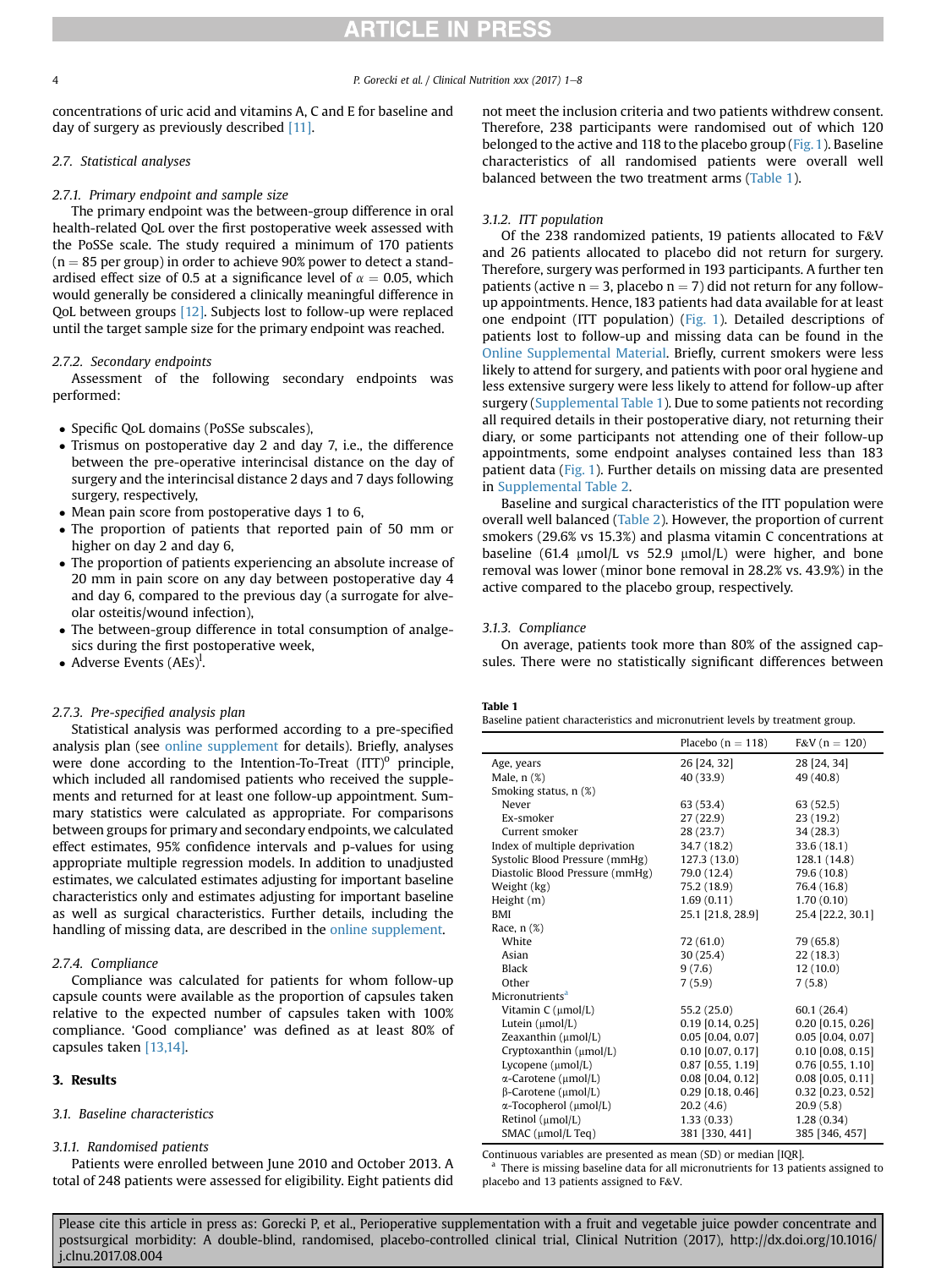#### <span id="page-5-0"></span>Table 2

Baseline patient characteristics, surgical characteristics, and micronutrient levels by treatment group for those that received surgery and returned for at least one followup appointment.

|                                      | Placebo $(n = 85)$  | $F&V(n=98)$         |
|--------------------------------------|---------------------|---------------------|
| Age, years                           | 28 [24, 33]         | 28.5 [23, 34]       |
| Male, $n$ $(\%)$                     | 32 (37.7)           | 39 (40.0)           |
| Smoking status, n (%)                |                     |                     |
| Never                                | 54 (63.5)           | 56 (57.1)           |
| Ex-smoker                            | 18 (21.2)           | 13 (13.3)           |
| Current smoker                       | 13(15.3)            | 29(29.6)            |
| Index of multiple deprivation        | 35.5 (18.1)         | 33.6 (17.2)         |
| Systolic Blood Pressure (mmHg)       | 128.0 (13.5)        | 127.2 (14.3)        |
| Diastolic Blood Pressure (mmHg)      | 80.4 (12.5)         | 79.2 (10.3)         |
| Weight (kg)                          | 76.0 (18.9)         | 75.9 (17.0)         |
| Height (m)                           | 1.70(0.11)          | 1.71(0.09)          |
| BMI                                  | 25.1 [22.2, 29.0]   | 24.7 [22.0, 29.5]   |
| Race, n (%)                          |                     |                     |
| White                                | 51 (60.0)           | 66 (67.4)           |
| Asian                                | 23 (27.1)           | 19 (19.4)           |
| Black                                | 7(8.2)              | 7(7.1)              |
| Other                                | 4(4.7)              | 6(6.1)              |
| Baseline micronutrients <sup>a</sup> |                     |                     |
| Vitamin C (µmol/L)                   | 52.9 (24.3)         | 61.4 (27.1)         |
| Lutein $(\mu mol/L)$                 | $0.19$ [0.14, 0.25] | $0.20$ [0.15, 0.26] |
| Zeaxanthin (µmol/L)                  | $0.05$ [0.04, 0.07] | $0.05$ [0.04, 0.07] |
| Cryptoxanthin (µmol/L)               | 0.09 [0.07, 0.17]   | $0.11$ [0.08, 0.16] |
| Lycopene (µmol/L)                    | $0.91$ [0.55, 1.18] | $0.77$ [0.57, 1.10] |
| $\alpha$ -Carotene (µmol/L)          | 0.08 [0.04, 0.13]   | $0.08$ [0.06, 0.11] |
| $\beta$ -Carotene (µmol/L)           | $0.31$ [0.18, 0.52] | $0.32$ [0.25, 0.52] |
| $\alpha$ -Tocopherol ( $\mu$ mol/L)  | 19.0 [16.4, 23.1]   | 20.0 [17.0, 23.4]   |
| Retinol (µmol/L)                     | 1.23 [1.06, 1.49]   | 1.25 [1.01, 1.48]   |
| SMAC (µmol/L Teq)                    | 382 [325, 447]      | 383 [346, 441]      |
| Surgical measures                    |                     |                     |
| Bone removal, n (%)                  |                     |                     |
| Minor                                | 24 (28.2)           | 43 (43.9)           |
| Moderate                             | 49 (57.7)           | 47 (48.0)           |
| Severe                               | 12 (14.1)           | 8(8.2)              |
| Oral hygiene                         |                     |                     |
| Good/very good                       | 70 (82.4)           | 85 (86.7)           |
| Fair/poor/very poor                  | 13 (15.3)           | 10(10.2)            |
| Missing                              | 2(2.3)              | 3(3.1)              |
| Length of surgery (minutes)          | 13 [9, 20]          | 12 [8, 17]          |
| Tooth sectioning, n (%)              | 57 (67.1)           | 54 (55.1)           |
| Pre-operative CHX rinse, n (%)       | 42 (49.4)           | 45 (45.9)           |
| Lingual flap, $n$ $(\%)$             | 22 (25.9)           | 18 (18.4)           |
| Envelope flap, n (%)                 | 50 (58.8)           | 61(62.2)            |

Continuous variables are presented as mean (SD) or median [IQR].

There is missing baseline data for all micronutrients for 2 patients assigned to placebo and 4 patients assigned to F&V.

active and placebo groups in terms of compliance (Supplemental Table 3). Thirteen patients stopped taking the capsules because of AEs (placebo  $= 7$ , F&V  $= 6$ ).

#### 3.2. Main results

#### 3.2.1. Primary endpoint

PoSSe scale data was available for 172 patients ([Table 3\)](#page-6-0) and showed that, on average, patients in the active intervention group (mean 33.8, SD 15.5) reported less postoperative morbidity during the first postoperative week than patients in the placebo group (mean 38.4, SD 16.4, unadjusted mean difference in PoSSe score:  $-4.59$ , 95% CI<sup>p</sup>:  $-9.37$  to 0.18, p = 0.059). When the treatment effect estimate was adjusted for baseline age, BMI, gender, race, and smoking status, the mean difference between PoSSe scores was  $-5.57$  points (95% CI:  $-10.48$  to  $-0.66$ , p  $= 0.027$ ).

Additional adjustment for surgical characteristics, i.e. amount of bone removal, length of surgery, tooth sectioning, and preoperative chlorhexidine rinse, rendered a mean difference between PoSSe scores of  $-3.97$  for active compared to placebo group  $(95\% \text{ CI: } -8.79 \text{ to } 0.84, \text{ p} = 0.105).$ 

#### 3.2.2. Secondary endpoints

Comparing active to placebo groups, the analysis of separate PoSSe domains shows significantly lower impact for pain in unadjusted analyses, and significantly lower impacts for pain, eating and sickness in analyses adjusted for baseline characteristics. Following adjustments for surgical characteristics, none of the differences between subscale impacts were statistically significant ([Table 3\)](#page-6-0). Trismus (limitation of mouth opening) on postoperative day 2 was lower in the active intervention compared to placebo group by  $-3.1$  mm (95% CI:  $-6.1$  to  $-0.1$ , p = 0.042). Adjustment for baseline characteristics resulted in  $-3.7$  mm (95% CI:  $-6.6$  to 0.7,  $p = 0.016$ ). However, additional adjustment for surgical factors resulted in an attenuated difference in trismus between groups  $(-2.7 \text{ mm}, 95\% \text{ CI}: -5.6 \text{ to } 0.2, \text{ p} = 0.069)$  [\(Table 3](#page-6-0)). One week following surgery, the estimate of a difference in trismus between active and placebo decreased to less than 1.5 mm and showed no statistical significance for any analysis.

The mean pain score for postoperative days  $1-6$  also revealed a statistically significant difference between groups in all analyses, with a higher mean pain score by a mean of 8.5 mm for the control group compared to the active group when adjusting for both baseline and surgical factors (95% CI:  $-15.5$  to  $-1.6$ , p  $= 0.017$ ). The conclusion was the same after imputation.

There was a 46% lower risk of VAS score over 50% on follow-up day 2 in the active group after adjusting for baseline and surgical covariates with a 95% CI: 0.32 to 0.89, which was statistically significant at the 5% significance level ( $p = 0.015$ ).

Other secondary outcomes were not statistically significantly different at the 5% significance level between treatment groups ([Table 3\)](#page-6-0).

#### 3.2.3. Micronutrient levels

The levels of vitamin C,  $\alpha$ -Tocopherol,  $\alpha$ -Carotene, and  $\beta$ -Carotene were statistically significantly higher in the F&V group compared to placebo, following 10 weeks of supplementation and having adjusted for their respective baseline levels [\(Table 4](#page-6-0)). For active compared to placebo between baseline and surgery, the mean difference in vitamin C was 23.6  $\mu$ mol/L (95% CI: 17.1 to 30.1,  $p < 0.001$ ), the mean difference for  $\beta$ -Carotene was 1.13  $\mu$ mol/L (95%) CI: 0.88 to 1.38,  $p < 0.001$ ), the mean difference for  $\alpha$ -Tocopherol was 2.86  $\mu$ mol/L (95% CI: 1.69 to 4.05, p < 0.001), and the mean difference in  $\alpha$ -Carotene was 0.02  $\mu$ mol/L (95% CI: 0.00 to 0.03, p = 0.045). For these AMs, the treatment effect estimates were also statistically significant at day 2 and day 7 for active compared to placebo after adjusting for the baseline levels. There were no statistically significant differences between treatment groups for the other micronutrients. Estimated serum SMAC was significantly higher in the active compared to the placebo group at the time of surgery.

#### 3.2.4. Adverse events

In total 14 AEs, which were classified as having a "possible" or "probable" relationship with the intervention, were recorded. The vast majority of these ( $n = 11$ ) were gastrointestinal (GI)<sup>q</sup> upset; mainly nausea and bloating. Other possible AEs were "itchiness"  $(n = 2)$  and "tiredness"  $(n = 1)$ . All of the patients with GI upset stopped taking the supplements, as did one patient with itchiness (50%) and the one patient with reported tiredness. Overall, 57% of AEs were reported in the placebo group (GI upset  $n = 5$  (45%), itchiness  $n = 2 (100\%)$ , tiredness  $n = 1 (100\%)$ .

#### 4. Discussion

Clinical research on the effect of perioperative nutritional supplementation on wound healing has focussed mainly on critically ill patients and/or patients with chronic wounds, such as pressure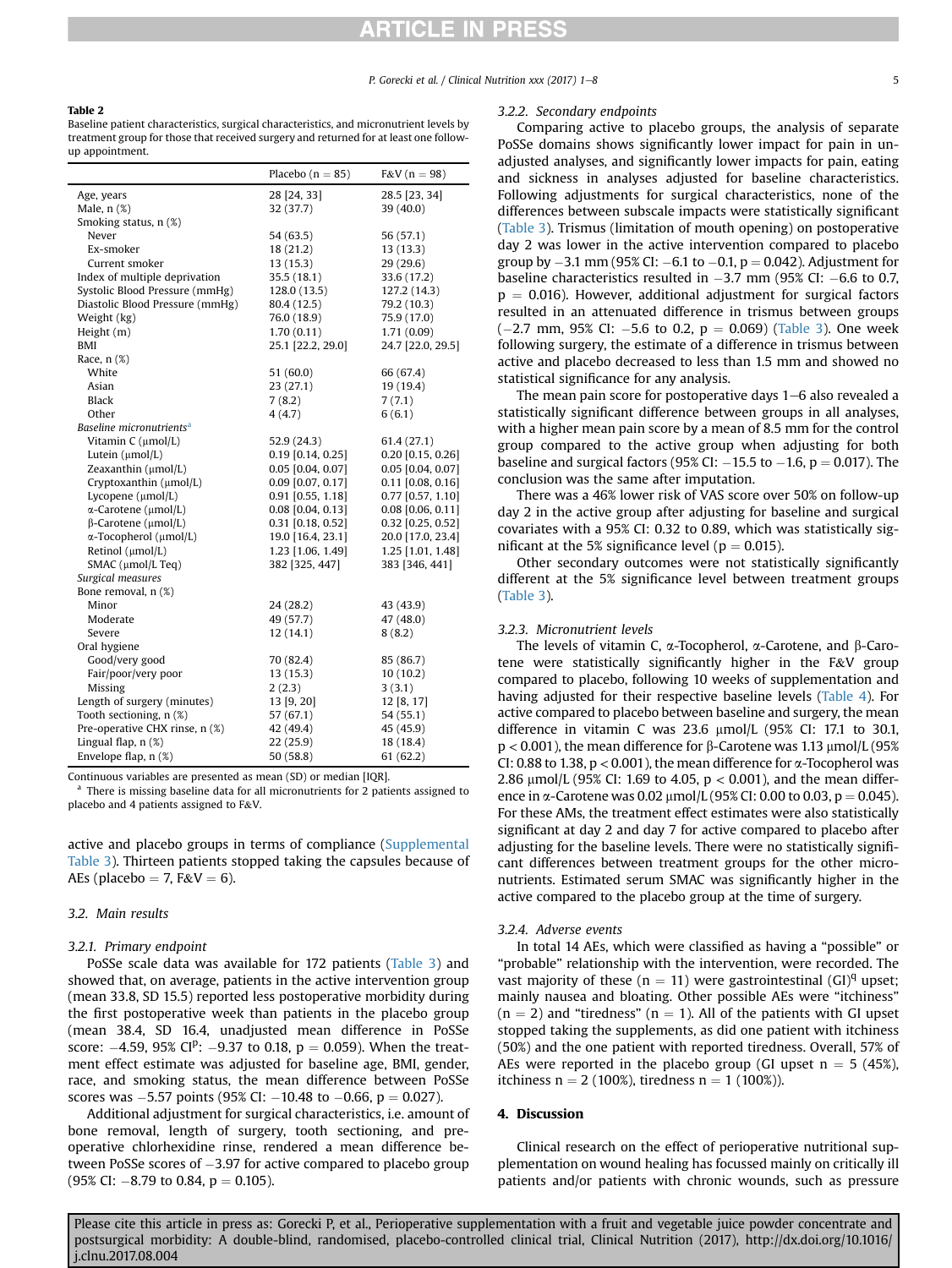#### RTICLE IN  $\Box$

#### <span id="page-6-0"></span>6 **P. Gorecki et al. / Clinical Nutrition xxx (2017) 1–8**

#### Table 3

Comparison of standardised PoSSe score at 7 days post-surgery, PoSSe subscale scores and other secondary outcomes between treatment groups.

|                                                              | Unadjusted treatment<br>effect estimate (95% CI), p-value | Adjusted treatment<br>effect estimate (95% CI), p-value <sup>a</sup> | Adjusted treatment effect<br>estimate (95% CI), p-value <sup>b</sup> |
|--------------------------------------------------------------|-----------------------------------------------------------|----------------------------------------------------------------------|----------------------------------------------------------------------|
| PoSSe score at 7 days post-surgery <sup><math>c</math></sup> | $-4.6$ ( $-9.4$ to 0.2), 0.059                            | $-5.6$ ( $-10.5$ to $-0.7$ ), 0.027                                  | $-4.0$ ( $-8.8$ to 0.8), 0.105                                       |
| PoSSe subscales: <sup>c</sup>                                |                                                           |                                                                      |                                                                      |
| Eating                                                       | $-0.25$ ( $-0.55$ to 0.05), 0.098                         | $-0.32$ ( $-0.63$ to $-0.02$ ), 0.04                                 | $-0.23$ ( $-0.53$ to 0.07), 0.128                                    |
| Speech                                                       | $-0.10$ ( $-0.40$ to 0.20), 0.526                         | $-0.10$ ( $-0.40$ to 0.20), 0.517                                    | $-0.08$ ( $-0.39$ to 0.23), 0.609                                    |
| Sensation                                                    | $-0.17$ ( $-0.32$ to 0.28), 0.910                         | $-0.03$ ( $-0.32$ to 0.27), 0.867                                    | $0.01$ (-0.30 to 0.31), 0.953                                        |
| Appearance                                                   | $-0.16$ ( $-0.46$ to 0.14), 0.286                         | $-0.22$ ( $-0.54$ to 0.09), 0.158                                    | $-0.14$ ( $-0.45$ to 0.18), 0.395                                    |
| Pain                                                         | $-0.31$ ( $-0.61$ to $-0.01$ ), 0.041                     | $-0.33$ ( $-0.64$ to $-0.02$ ), 0.038                                | $-0.26$ ( $-0.58$ to 0.33), 0.110                                    |
| Sickness                                                     | $-0.22$ ( $-0.52$ to 0.08), 0.151                         | $-0.31$ ( $-0.61$ to $-0.16$ ), 0.039                                | $-0.26$ ( $-0.56$ to 0.05), 0.099                                    |
| Interaction                                                  | $-0.21$ ( $-0.51$ to 0.08), 0.159                         | $-0.24$ ( $-0.55$ to 0.08), 0.137                                    | $-0.15$ ( $-0.46$ to 0.15), 0.322                                    |
| Trismus at day 2 $(mm)^c$                                    | $-3.11$ ( $-6.11$ to $-0.11$ ), 0.042                     | $-3.66$ ( $-6.63$ to $-0.68$ ), 0.016                                | $-2.70$ ( $-5.61$ to 0.21), 0.069                                    |
| Trismus at day 7 $(mm)^c$                                    | $-1.43$ ( $-4.50$ to 1.64), 0.360                         | $-1.85$ ( $-5.01$ to 1.30), 0.247                                    | $-0.50$ ( $-3.57$ to 2.57), 0.749                                    |
| Mean pain score for days $1-6^{\circ}$                       | $-8.49$ ( $-15.2$ to $-1.81$ ), 0.013                     | $-9.31$ ( $-16.2$ to $-2.43$ ), 0.008                                | $-8.51$ ( $-15.5$ to $-1.55$ ), 0.017                                |
| Total consumption of analgesics (day $1-6$ ) <sup>c</sup>    | $-2.27$ ( $-5.85$ to 1.31), 0.212                         | $-3.02$ ( $-6.64$ to 0.60), 0.101                                    | $-2.38$ ( $-6.11$ to 1.36), 0.211                                    |
| Proportion patients pain score>50% VAS on day 2 <sup>d</sup> | 0.58 (0.35 to 0.95), 0.030                                | 0.54 (0.33 to 0.90), 0.017                                           | 0.54 (0.32 to 0.89), 0.015                                           |
| Proportion patients pain score > 50% VAS on day $6d$         | 0.72 (0.40 to 1.28), 0.259                                | 0.65 (0.37 to 1.14), 0.133                                           | 0.71 (0.40 to 1.24), 0.227                                           |
| Proportion of patients with absolute increase of 20%         | 0.55 (0.29 to 1.06), 0.073                                | 0.56 (0.28 to 1.10), 0.092                                           | 0.60 (0.30 to 1.20), 0.149                                           |
| on VAS on any day from day 4 to day 6, compared              |                                                           |                                                                      |                                                                      |

to the previous day<sup>d</sup>

PoSSe subscales are standardised to have SD = 1.<br><sup>a</sup> Treatment effect estimate is adjusted for smoking, age, gender, ethnicity and BMI.

**b** Treatment effect estimate is adjusted for smoking, age, gender, ethnicity and BMI, and amount of bone removal, length of surgery, tooth sectioning, and pre-operative chlorhexidine rinse.

<sup>c</sup> Linear regression model.

<sup>d</sup> Poisson regression model so treatment effect estimate is a risk ratio.

#### Table 4

Effect of treatment on micronutrient levels.

|                                | Placebo, Median [IQR] | Active, Median [IQR] | Mean difference (95% CI), p-value     |
|--------------------------------|-----------------------|----------------------|---------------------------------------|
| Vitamin C, µmol/L              |                       |                      |                                       |
| Surgery                        | 54.0 [31.4, 70.5]     | 80.7 [62.5, 98.6]    | 23.6 (17.1 to 30.1), <0.001           |
| 2-day post-op review           | 49.1 [26.1, 68.4]     | 74.8 [61.9, 92.5]    | 23.1 (16.2 to 30.0), <0.001           |
| 7-day post-op review           | 46.8 [26.9, 66.3]     | 76.1 [59.6, 93.0]    | 24.1 (17.5 to 30.8), <0.001           |
| α-Tocopherol, μmol/L           |                       |                      |                                       |
| Surgery                        | 19.7 [16.7, 22.9]     | 22.8 [19.6, 28.1]    | 2.86 (1.69 to 4.05), <0.001           |
| 2-day post-op review           | 18.7 [16.4, 21.6]     | 21.9 [19.1, 27.2]    | 2.57 (1.53 to 3.62), <0.001           |
| 7-day post-op review           | 19.7 [16.3, 22.1]     | 23.2 [20.0, 28.0]    | 3.14 (2.10 to 4.17), <0.001           |
| $\beta$ -Carotene, $\mu$ mol/L |                       |                      |                                       |
| Surgery                        | $0.31$ [0.18, 0.44]   | 1.11 [0.55, 1.95]    | 1.13 (0.88 to 1.38), <0.001           |
| 2-day post-op review           | 0.28 [0.17, 0.44]     | 1.08 [0.58, 1.82]    | 1.04 (0.82 to 1.27), <0.001           |
| 7-day post-op review           | $0.27$ [0.18, 0.44]   | 1.15 [0.51, 1.74]    | 1.04 (0.81 to 1.27), <0.001           |
| α-Carotene, μmol/L             |                       |                      |                                       |
| Surgery                        | $0.08$ [0.05, 0.11]   | $0.08$ [0.06, 0.12]  | 0.02 (0.00 to 0.03), 0.045            |
| 2-day post-op review           | $0.07$ [0.04, 0.11]   | 0.08 [0.06, 0.12]    | 0.02 (0.00 to 0.03), 0.024            |
| 7-day post-op review           | $0.07$ [0.04, 0.11]   | 0.08 [0.06, 0.12]    | 0.02 (0.00 to 0.03), 0.037            |
| Retinol, µmol/L                |                       |                      |                                       |
| Surgery                        | 1.28 [1.01, 1.48]     | 1.26 [1.05, 1.49]    | $0.05$ (-0.01 to 0.10), 0.102         |
| 2-day post-op review           | 1.07 [0.86, 1.30]     | 1.08 [0.92, 1.32]    | $0.05$ ( $-0.01$ to 0.11), 0.080      |
| 7-day post-op review           | 1.20 [0.99, 1.38]     | 1.25 [1.01, 1.49]    | $0.06$ ( $-0.00$ to 0.13), 0.061      |
| Lutein, µmol/L                 |                       |                      |                                       |
| Surgery                        | $0.19$ [0.15, 0.26]   | $0.20$ [0.14, 0.26]  | $-0.02$ ( $-0.03$ to 0.00), 0.061     |
| 2-day post-op review           | $0.18$ [0.14, 0.24]   | $0.19$ [0.13, 0.24]  | $-0.01$ ( $-0.03$ to 0.00), 0.130     |
| 7-day post-op review           | $0.18$ [0.14, 0.24]   | 0.19 [0.14, 0.24]    | $-0.01$ ( $-0.02$ to 0.01), 0.374     |
| Lycopene, µmol/L               |                       |                      |                                       |
| Surgery                        | 0.80 [0.54, 1.17]     | $0.74$ [0.52, 1.01]  | $0.02$ (-0.07 to 0.11), 0.670         |
| 2-day post-op review           | $0.78$ [0.56, 1.13]   | 0.72 [0.49, 0.97]    | $0.00$ ( $-0.10$ to 0.10), 0.980      |
| 7-day post-op review           | $0.73$ [0.50, 1.13]   | $0.65$ [0.49, 1.04]  | $-0.03$ ( $-0.14$ to 0.07), 0.534     |
| Cryptoxanthin, umol/L          |                       |                      |                                       |
| Surgery                        | $0.11$ [0.07, 0.17]   | $0.11$ [0.07, 0.19]  | $0.02$ (-0.01 to 0.05), 0.180         |
| 2-day post-op review           | $0.10$ [0.06, 0.16]   | $0.11$ [0.07, 0.19]  | $0.02$ (-0.00 to 0.05), 0.111         |
| 7-day post-op review           | $0.10$ [0.06, 0.15]   | $0.10$ [0.08, 0.19]  | 0.03 (0.00 to 0.05), 0.020            |
| Zeaxanthin, umol/L             |                       |                      |                                       |
| Surgery                        | $0.06$ [0.04, 0.07]   | $0.05$ [0.04, 0.07]  | $-0.00$ ( $-0.01$ to 0.01), 0.874     |
| 2-day post-op review           | 0.05 [0.04, 0.07]     | $0.05$ [0.04, 0.06]  | $0.00$ ( $-0.01$ to $0.01$ ), $0.955$ |
| 7-day post-op review           | $0.05$ [0.04, 0.07]   | $0.05$ [0.04, 0.06]  | $0.00$ (-0.00 to 0.01), 0.489         |
| SMAC, umol/L Teq               |                       |                      |                                       |
| Surgery                        | 364 [317, 422]        | 388 [338, 451]       | 18.4 (4.2 to 32.6), 0.012             |

Day of surgery  $n = 82$  for placebo and  $n = 93$  for active; day  $2 n = 79$  for placebo and  $n = 92$  for active; day  $7 n = 78$  for placebo and  $n = 82$  for active. Treatment effect is adjusted for baseline measurements of micronutrient levels.

SMAC - Small molecule antioxidant capacity, micromoles of Trolox equivalents/litre (µmol/L Teq).

SMAC not available for postoperative day 2 and day 7.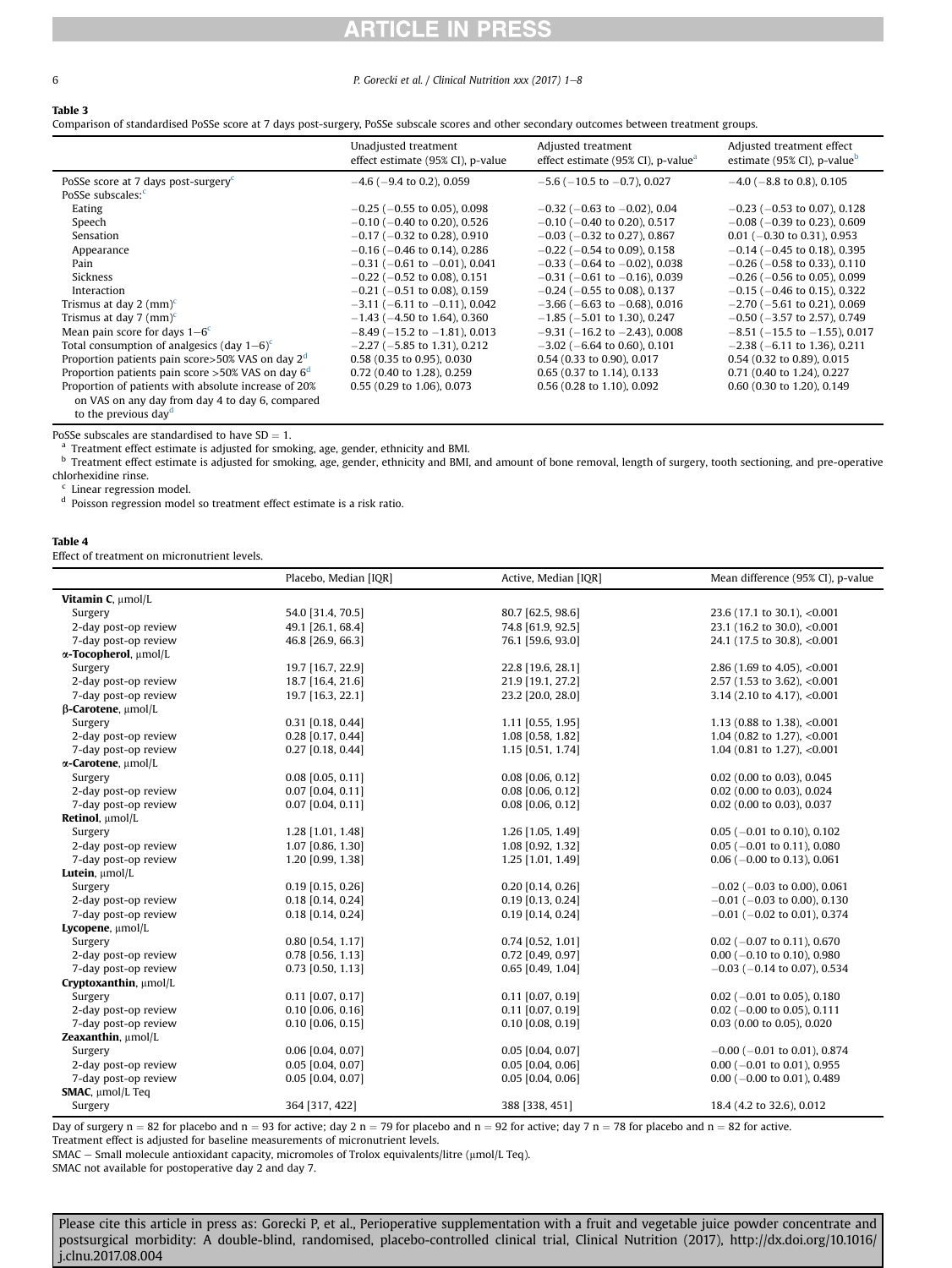ulcers [\[15\].](#page-8-0) Although the role of AMs in wound healing is widely recognised [\[16\]](#page-8-0), there is a paucity of data on the potential effect of micronutrient supplementation on the healing of surgical wounds. Lower third molar surgery is a very common surgical procedure associated with significant postoperative morbidity and is also an attractive surgical model for clinical research  $[17-20]$  $[17-20]$  $[17-20]$ . Postoperative sequelae include pain, swelling, trismus (reduced mouth opening) for several days and occur as a result of the inflammatory response to the surgical trauma to bone and soft tissues as well as the microbial challenge to the intraoral wound. These sequelae lead to functional incapacity affecting QoL. This randomised, double-blind, placebo-controlled clinical trial examined whether the pre- and perioperative intake of a commercially available fruit and vegetable pulp and juice powder concentrate (Juice  $Plus+$ <sup>®</sup>) was associated with improved QoL and reduced morbidity postoperatively. The results suggest that the intervention may have a modest benefit in terms of overall QoL, trismus and postoperative pain.

These results need to be cautiously interpreted in light of the limitations of this study. Firstly, the supplements evaluated in the present study are made from a wide variety of different fruit and vegetables and are enriched with carotenoids and vitamins. It is therefore unclear which specific constituents or combination of constituents would be responsible for any observed effect. However, evidence suggests that the beneficial effects of higher fruit and vegetable consumption on inflammatory diseases are attributable to the additive and synergistic interactions of the plethora of phytochemicals present in whole foods by targeting multiple signal transduction pathways [\[21\],](#page-8-0) and these mechanisms could be underpinning the effects observed in the present study. The supplements evaluated here have been shown to contain a substantial amount of different (poly)phenolic compounds, demonstrating that the capsules preserve these compounds as they occur in the large variety of source plants used in their manufacture [\[22\]](#page-8-0). Alternatively, the observed effect may be attributable to a few or a single specific constituent. Serum concentrations of  $\alpha$ -tocopherol,  $\beta$ carotene and vitamin C increased significantly over 10 weeks of supplement intake in the active group, and marked differences between groups in the plasma concentrations of these micronutrients were evident at the time of surgery, resulting in higher estimated small molecule antioxidant capacity in serum [\(Table 4\)](#page-6-0). However, whether or not the observed effects are a result of increased antioxidant capacity is uncertain, and future research would ideally assess markers of oxidative stress in the local wound environment. Vitamin C plays a crucial role in various wound healing processes [\[16,23\],](#page-8-0) and emerging evidence suggests that vitamin C, possibly in concert with vitamin E, may have antinociceptive effects, as demonstrated in different pain models  $[24-27]$  $[24-27]$  $[24-27]$ . Recent clinical studies suggest that administration of vitamin C can alleviate inflammatory pain, including postoperative pain  $[28-30]$  $[28-30]$ . In the present study, the strongest effects were observed for the secondary pain endpoints, with patients in the verum group being almost half as likely to experience moderate to severe pain 2 days after surgery than patients in the placebo group, and reduced pain levels could directly or indirectly explain the effects on other endpoints.

Secondly, the observed p-values for the primary endpoint, as well as several secondary endpoints hover around the 5% significance level, depending on if and what baseline and surgical characteristics are included in the statistical models. In the absence of anchor-based estimates of a minimally important difference in QoL following third molar surgery, the sample size was set to achieve 90% power to detect a standardised effect size of 0.5 [\[12\].](#page-8-0) However, research on other patient reported outcomes suggests that standardised effect sizes of  $0.2-0.3$  would represent small but important, i.e., clinically significant differences [\[31\]](#page-8-0). The effect sizes observed in this trial for QoL (including the eating, sickness and pain subscales) and the secondary endpoints of pain and trismus were in that range or slightly larger. However, our study lacked power to detect differences smaller than 0.5 and the possibility that the observed differences are due to chance must be acknowledged.

Loss to follow-up before surgery was relatively high at 19%, but was unlikely to be related to the intervention and cannot have been related to the study outcomes as these patients did not receive surgery. Current smoking was the only baseline characteristic that was significantly associated with patients not attending for surgery, possibly a marker of lower compliance, which has also been reported in the context of observational research  $[32-34]$  $[32-34]$ . Our secondary analyses adjusted for surgical factors deemed important for surgical morbidity, including markers of surgical complexity/ severity of trauma (bone removal, tooth sectioning, duration of surgery) and pre-operative chlorhexidine rinse [\[35\]](#page-8-0). While these are variables collected after randomisation, the difficulty of surgery/surgical trauma or decision to use pre-operative chlorhexidine rinse cannot have reasonably been affected by group assignment in this double-blind trial, and these statistical adjustments allow appreciation of the effect of chance differences between groups. As can be expected for a moderately sized trial, some imbalances were observed at baseline, including a moderately higher vitamin C concentration in the active group. In a post-hoc sensitivity analysis, adjustment for baseline vitamin C concentrations yielded similar estimates (results not shown).

Finally, patients in the present study received supplements for a relatively long period of 10 weeks preoperatively. Nutritional supplement formulations such as the one evaluated in this study are usually taken long-term, and in the absence of short-term pharmacokinetic data we were confident that steady state would be achieved by 10 weeks [\[36\].](#page-8-0) However, such preoperative supplementation for 10 weeks would be difficult or impossible to implement in many clinical scenarios, and short-term supplementation should therefore be evaluated in future studies. Notwithstanding these uncertainties and limitations, our results should encourage further research into the possible effects of nutritional supplements and their constituents on postsurgical pain, morbidity and wound healing. In conclusion, perioperative supplementation with a commercially available fruit and vegetable pulp and juice powder concentrate (Juice Plus $+^{\otimes}$ ) may reduce postoperative morbidity and improve QoL during recovery after lower third molar surgery.

#### Conflict of interest statement and funding

This study was funded by The Juice  $Plus+$  Company, LLC, Collierville, Tennessee, USA through grants to University of Birmingham and Heinrich-Heine-University Düsseldorf. ILC (through the University of Birmingham) and Wilhelm Stahl (through Heinrich-Heine-University Düsseldorf) received other research grants by The Juice  $Plus + Company$ , LLC. TD and ILC were reimbursed by The Juice Plus+ Company, LLC for travel expenses to present research findings at meetings. There are no other conflicts of interest.

#### Statement of authorship

TD and ILC designed research. TD, DS, DP, WS and RL conducted research. PG, DB, KH and TD analysed data and performed statistical analyses. PG, DB and TD wrote the paper. TD had primary responsibility for final content.

All authors read and approved the final manuscript.

#### Acknowledgements

None.